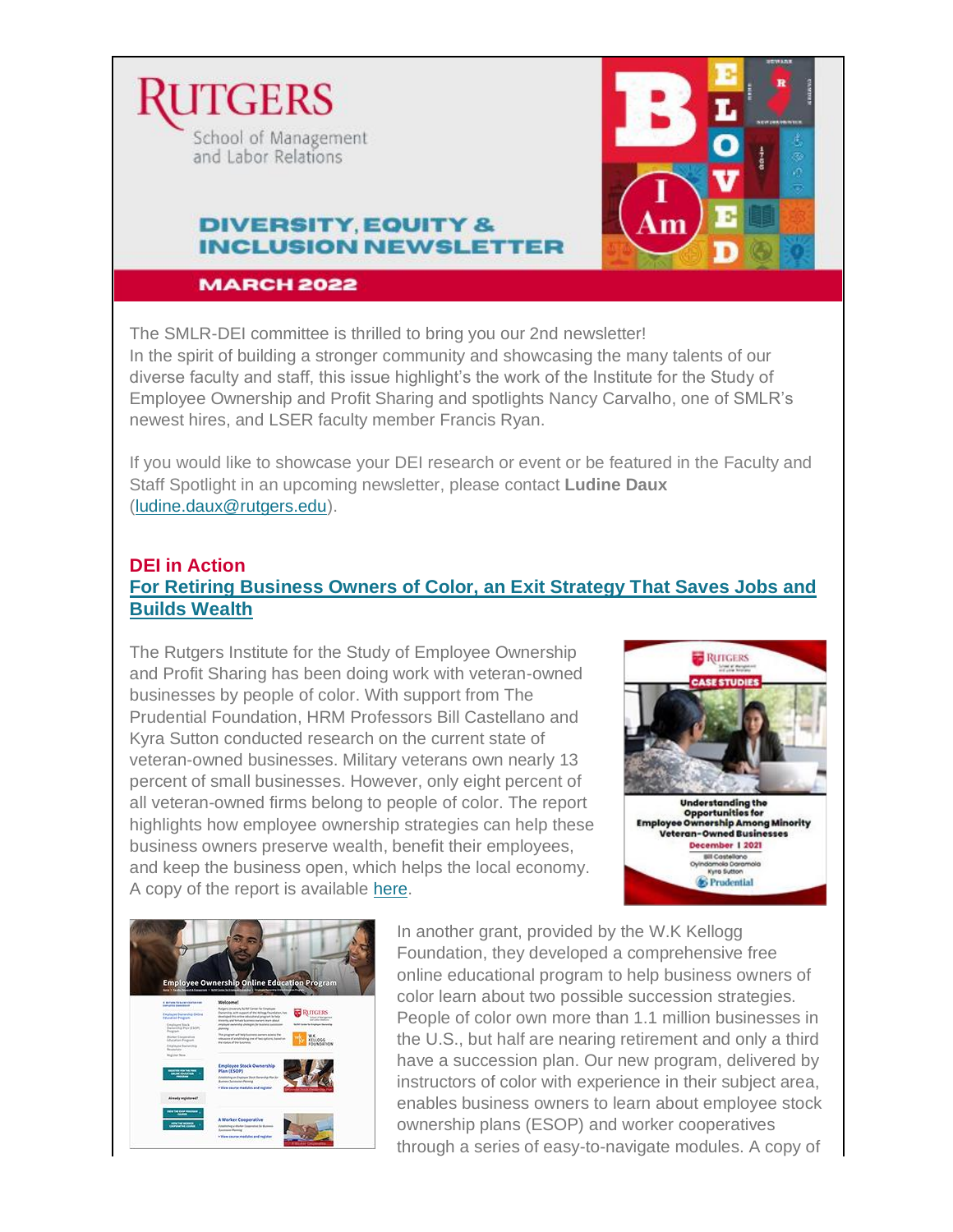the press release communicating this program can be viewed by clicking [here.](https://smlr.rutgers.edu/for-retiring-business-owners-of-color-exit-strategy-saves-jobs-and-builds-wealth) The link to the Employee Ownership Online Education Program is: [https://smlr.rutgers.edu/employee](https://smlr.rutgers.edu/employee-ownership-online-education)[ownership-online-education.](https://smlr.rutgers.edu/employee-ownership-online-education) Please feel free to send this link to any business owners you know who may be interested in learning about these strategies.

For more information, contact Bill Castellano at [castellano@smlr.rutgers.edu.](mailto:castellano@smlr.rutgers.edu)

### **Faculty & Staff Spotlight**

Get to know our SMLR Community



### **[Nancy Carvalho](mailto:ncarvalho@smlr.rutgers.edu)**

Human Resources Manager, Office of the Dean

**Why did you choose to join SMLR?**

I chose to join SMLR because of my prior professional experience in labor relations and my experience as a SMLR graduate student. My professional goals align with SMLR's mission of promoting workplace cooperation between management and labor. It is exciting to be a part of an organization that values the contributions of every team member.

**What is your cultural or ethnic background and how has it shaped your work/career?** My parents were born and raised in Portugal and I was born in New Jersey and the first in my family to attend college. I lived in a multi-generational household where I was fully immersed in my culture through food, language, and tradition. This upbringing has shaped how I embrace challenges and adversity with strength and determination, and it has also shaped how I approach my work and interactions with others. I enjoy helping others overcome challenges in the workplace and finding ways to get things done together through cooperation and respect.

#### **Who's the most famous person you've met?**

The most famous person I have met was former President George H.W. Bush when I was a consular intern at the American Embassy in Lisbon. His visit coincided with the Embassy's annual chili contest which made for a very memorable experience.



## **[Francis Ryan, Ph.D.](mailto:fr156@smlr.rutgers.edu)**

Assistant Teaching Professor & Director of Master of Labor and Employment Relations Program, LSER

#### **What do you enjoy about your role?**

What I especially like about working at SMLR are the many students I meet in the classes I teach. Rutgers students are the best I have ever worked with in my twenty-five years as a teacher. They come from many different backgrounds, from all over the world, and are mostly working class. The stories they share about their families, and their own life experiences

make the classes I do on the history of work really so engaging, and I learn a great deal from them.